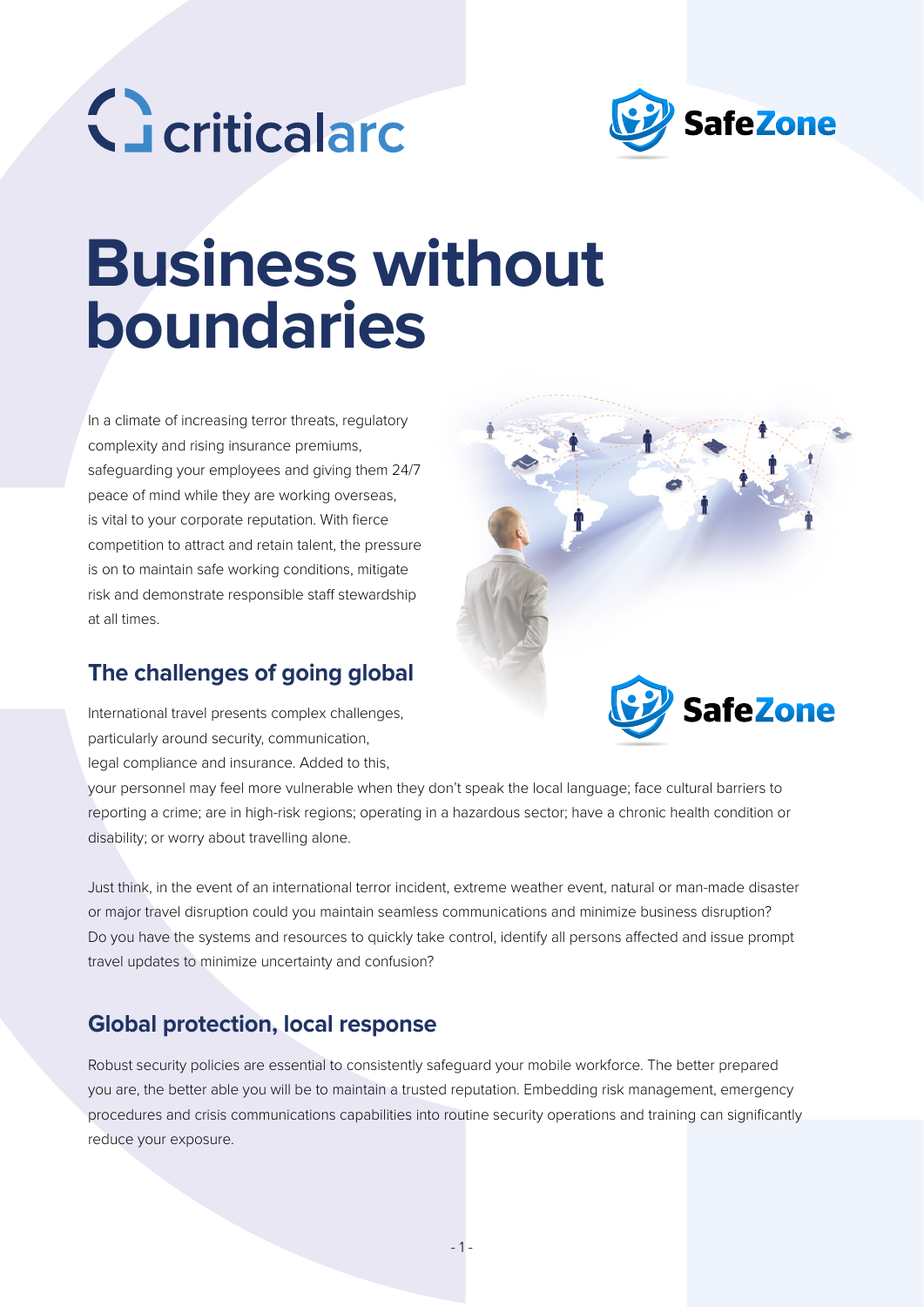This has become much easier, thanks to three key technology advances:

- **J** Global uptake of smartphones to near ubiquitous levels
- **Accessibility, reliability and speed of cloud-based mobile computing**
- High availability of globally connected communications channels.

The latest cloud-based distributed command and control (DCC) solutions enable employers to leverage the prevalence of smartphones as an integral part of their safety and security operations. Designed to leverage investment in fixed security infrastructure and human resources, DCC solutions can dramatically improve incident response without further capital investment. By combining a comprehensive situational awareness system for corporate security response teams with a smartphone app that your people can use to raise alerts, a DCC solution extends the reach of first responders with transformative effect. A key advantage is the capability to extend emergency support services to all registered app users in pre-determined geographic safe zones anywhere worldwide.

### **The SafeZone solution**

SafeZone<sup>™</sup> from CriticalArc is a leading example of how a mobile DCC can transform security for world travelers. Using location intelligence, it gives security, health and safety teams a complete situational view by automatically sharing relevant real-time event data via user-friendly visual mapping. As a subscription model, it offers numerous benefits, without the ongoing overheads and costs of licensed legacy software or infrastructure.

A free smartphone app puts a help point or panic alarm in the pocket of every registered employee, enabling them to easily raise an alert, at any time, anywhere in the world, without compromising their confidential data. When they activate an alert, the corporate security team automatically receives intelligence about their location, identity and any special medical needs, without making a phone call.

### **Passport to safer travel**

SafeZone DCC solutions offer multiple features that enable organizations to:

- Set up safe zones where employees can activate alerts for emergencies, general help and first aid
- Map temporary or permanent safe regions of any size or shape, anywhere worldwide
- Define the response team jurisdiction in line with risk. regulatory and insurance requirements
- Share real-time location and status of staff in highrisk situations with the response team
- I Integrate corporate security policies with local third-party services
- **L** Configure alarms to default to local emergency services if an incident occurs
- Deliver advice, action checklists and procedures appropriate to the user's location context
- **Establish a live alert/response communications** channel for individuals or groups
- **J** Maximize resilience with multi-channel communications via SMS, wireless and satellite networks.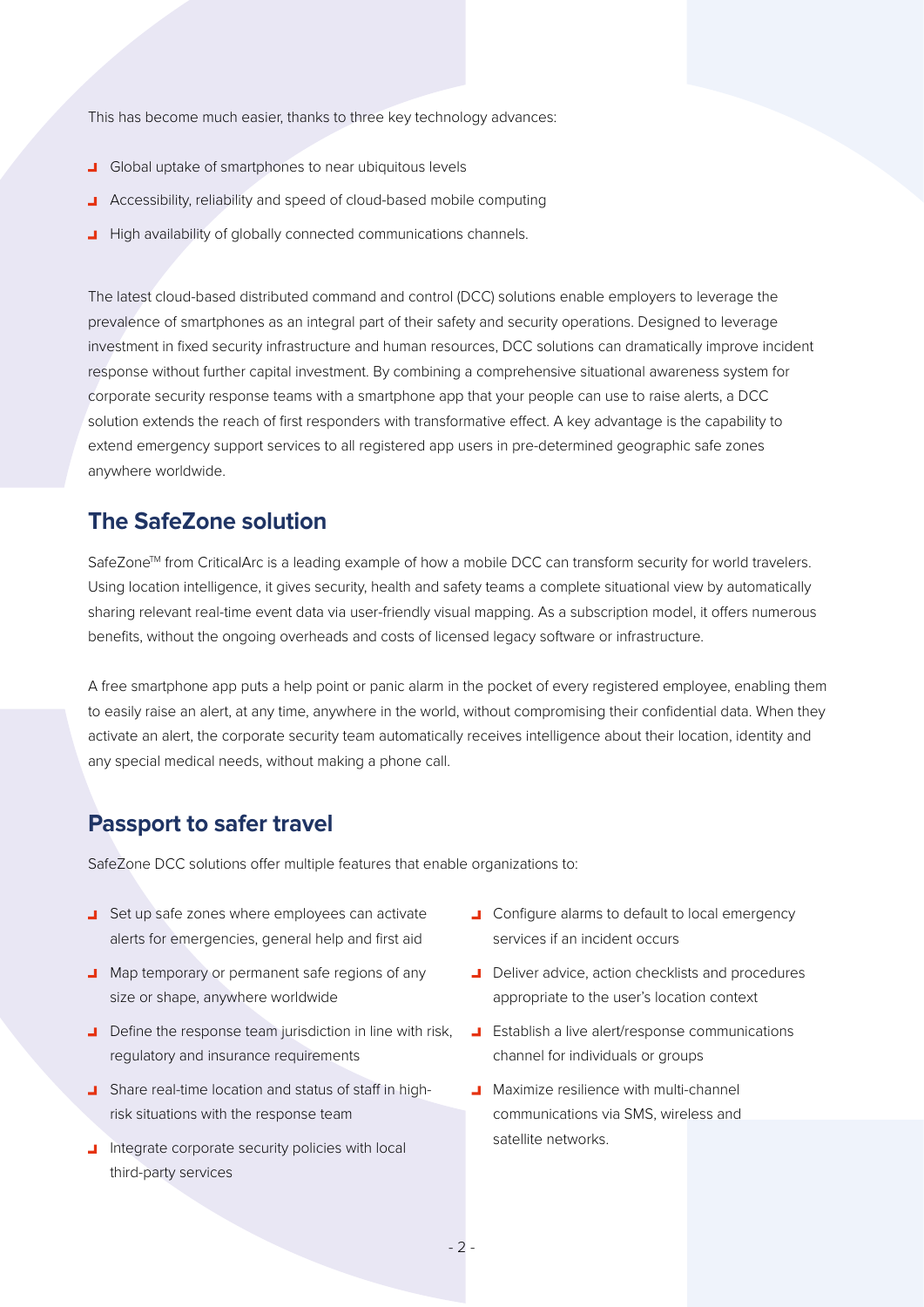## **Key benefits**

SafeZone delivers numerous operational benefits including:

- Real-time, geo-located single-button alerts that make it easy for employees to request help
- **L** Location sensitive incident procedures and advice to staff in real time, during the event
- **L** Capacity for fast, low-cost mass-communication targeted to multiple audiences
- Faster, more effective response resulting in better incident outcomes at every incident scale
- **J** Potential to negotiate lower insurance premiums
- **J** Comprehensive data capture for full reporting, compliance and continuous improvement
- Demonstrable commitment to duty of care, safeguarding trust, credibility and reputation.